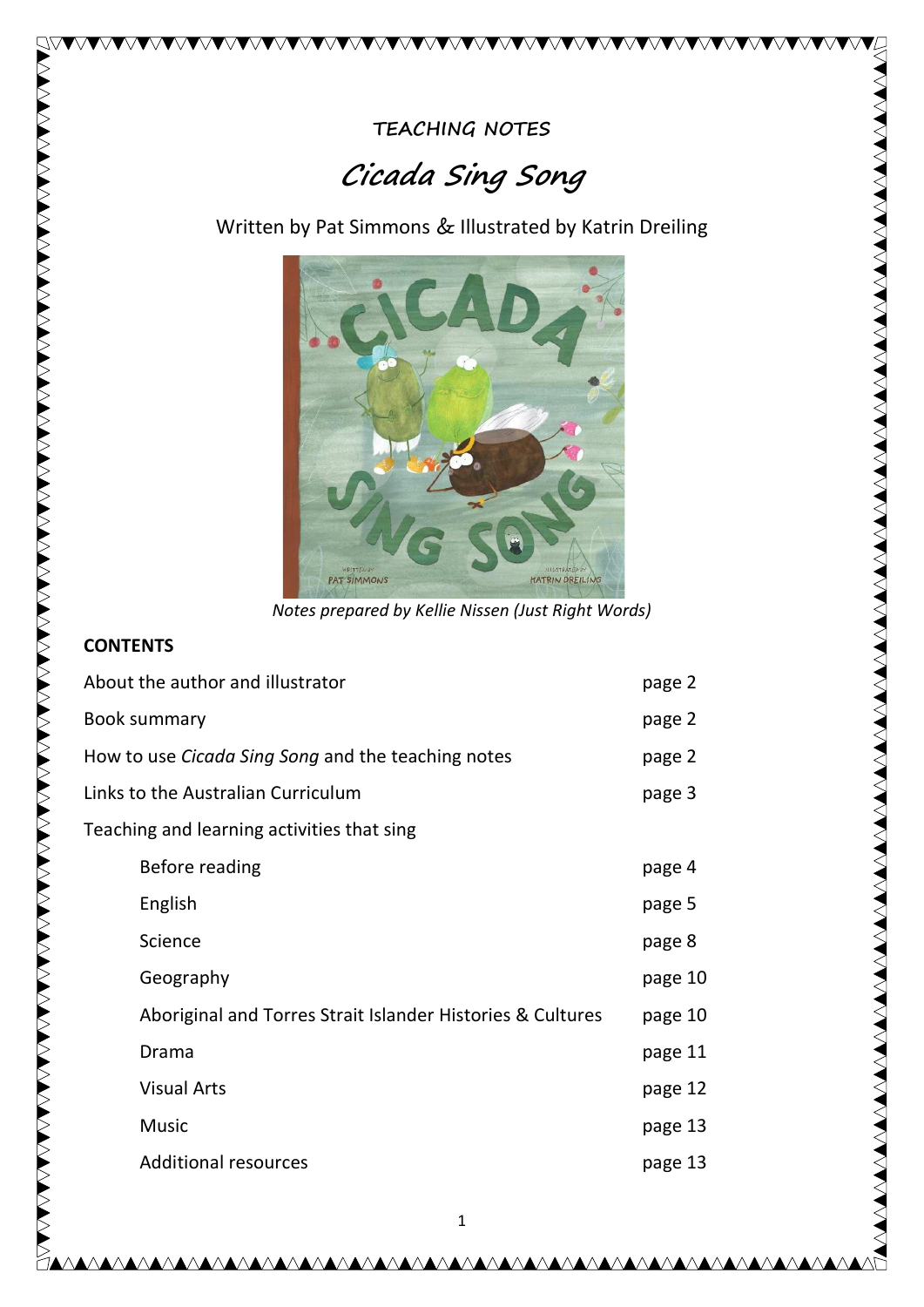#### Pat Simmons

Living on the south coast of New South Wales with her menagerie of critters, Pat Simmons' world is all about reading, writing and animals. Her books almost always feature animals – cats, dogs, snails and lots and lots of insects.

## Katrin Dreiling

Born in Germany and influenced by the European literature she grew up with, Katrin Dreiling is a self-taught artist known for her quirky style. She believes children are the perfect grown-ups and creates illustrations to inspire them to go out and be creative themselves.

## Book summary

If you live anywhere near cicada habitat, you'll know how noisy they can be but did you know how many different types of cicadas there are? Were you aware of their lifecycle and the dangers they face? Join Pat Simmons as she explores cicada life in fact and fiction and through a unique blend of haiku and rap. Meet the Floury Baker, the Green Grocer, the Orange Drummer and a host of other cicadas as they get their tymbals ready for the Festival of Sound.

VVVVVVVVVVVVVVVVVVVVVVVVVVVVV

# How to use 'Cicada Sing Song' and these teaching notes

Cicada Sing Song is perfect just to read (and reread) and enjoy for its lyrical and rhythmic nature and quirky illustrations. Children may also be intrigued to follow the secondary story of the ant colony as they prepare for the 'sing-song show'.

Pitched at an audience of children aged 5-9 years, Cicada Sing Song can of course be enjoyed by all ages, however, these teaching notes are designed to cater for students in Foundation (Kindergarten) to Year 3, according to the Australian Curriculum.

Teachers can use Cicada Sing Song in a variety of ways, selecting relevant activities from the following notes and adapting them to suit their individual classes. Possibilities include:

- ∑ poetry study specifically haiku and rap
- visual literacy the ant story
- ∑ a unit in The Arts drama, music and visual arts
- hook into a unit of study in biological sciences living things
- lead into a unit of study in geography habitat and the geography of Australia.

2



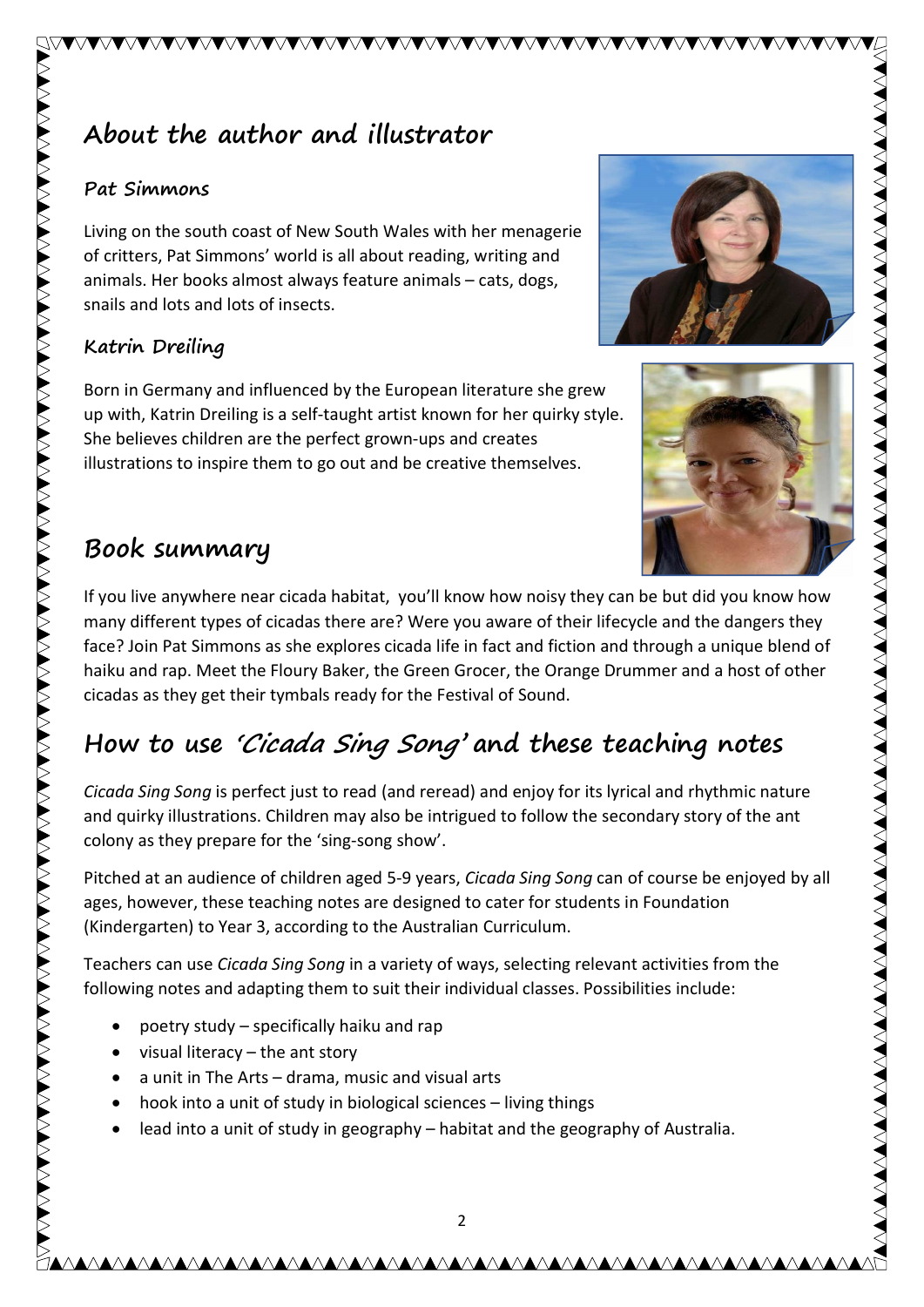# Links to the Australian Curriculum

The story and poetry in Cicada Sing Song can be used to inspire lessons and facilitate learning for primary school and early secondary school students in all grades. The activities contained in this teaching resource are designed specifically for the Foundation to Year 3 Primary School levels, although are easily modified for older students. All activities are linked directly to the Australian Curriculum and include:

VVVVVVVVVVVVVVVVVVVVVVVVVVVVV

- General Capabilities (literacy, critical and creative thinking)
- Cross-curriculum Priorities (Aboriginal and Torres Strait Islander histories and cultures, sustainability)
- Learning Areas (English; The Arts: Drama, Visual Art, Music; Science: Biological Sciences; HASS: Geography)

Specific outcomes are identified in square brackets after each activity and give the content description code, e.g. [ACELA1478].

Each content description code is marked according to year level

- Foundation ... F: [ACELA1234]
- Year 1/2 ... 1-2: [ACELA1234]
- Year 3 ... 3: [ACELA1234]

This code can be entered into the search bar on the Australian Curriculum website for more information: https://australiancurriculum.edu.au/

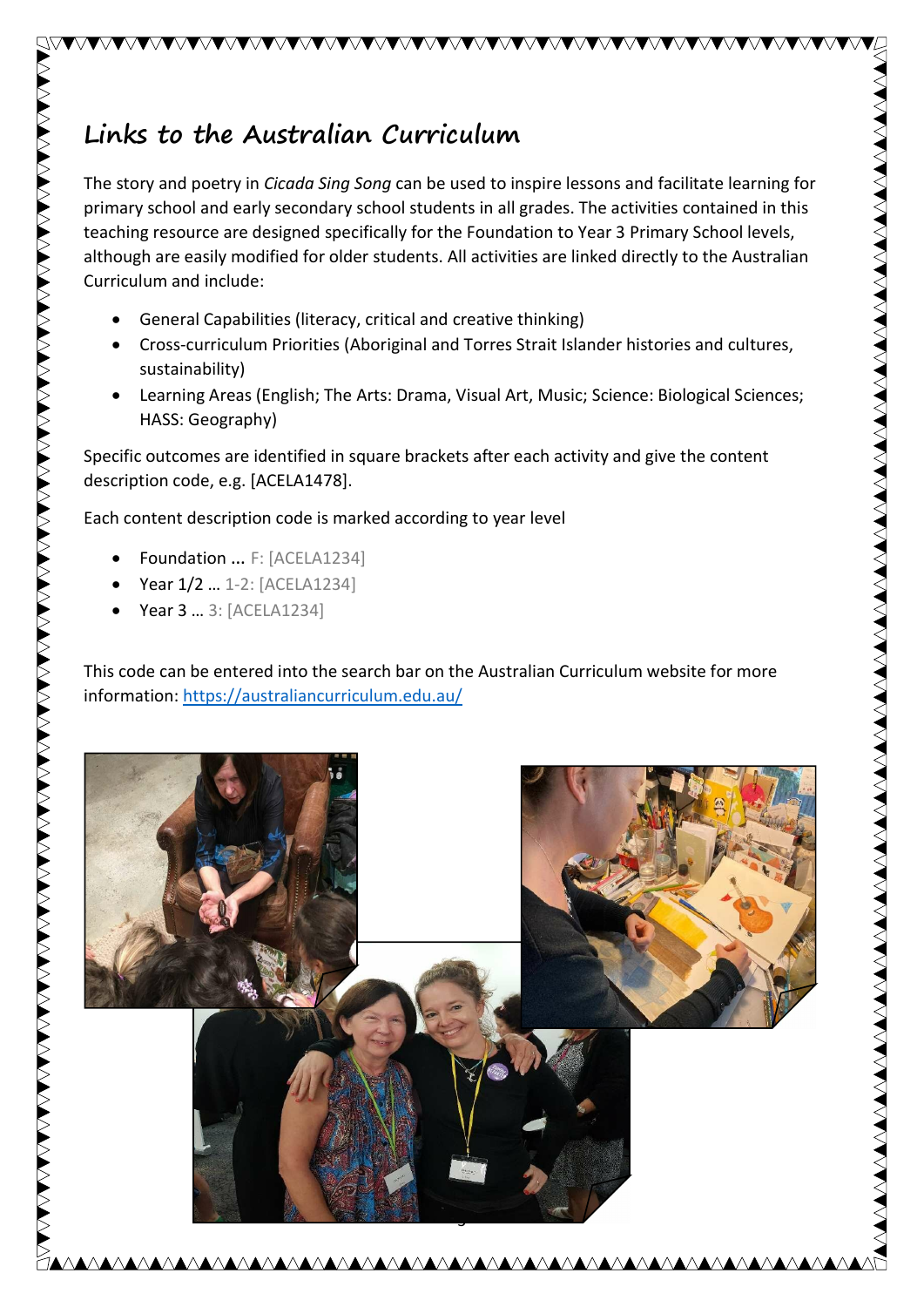# Teaching and learning activities that sing

Picture books are not just for young children. There are multiple opportunities to read a picture book to and with all year levels, whether for enjoyment, to study a written form or to introduce a concept.

**AVVVVVVVVVVVVVVVVVVVVVVVVVVVVV**V



Regardless of what approach you are taking with Cicada Sing Song, the following 'before reading' activities will be useful to orient students to the book and the style of writing.

## Check out the cover

- Identify the title, author, illustrator, publisher, blurb and any other relevant information.
- Predict what you think the story will be about. Is the book fiction or non-fiction? How can we tell? Is the story going to be serious or humorous? Flick through the book and use clues from the front and back covers, illustrations, words that jump out and what you know about the author and the illustrator to help with predictions and to justify responses.

English (Literacy) F: [ACELY1648]; 1: [ACELY1658]; 2: [ACELY1668]; 3: [ACELY1678]

## Draw on prior knowledge and connections

- Discuss different types of poetry. What do students already know about haiku and rap?
- **Brainstorm** known information about cicadas.
- ∑ Share experiences with cicadas and other insects (including personal encounters and books read).

## Research

N VAR DE STANDEN VERSTEN DE STANDEN VERSTEN VERSTEN VERSTEN VERSTEN DE STANDEN VERSTEN VERSTEN VERSTEN VERSTEN VERSTEN VERSTEN VERSTEN VERSTEN VERSTEN VERSTEN VERSTEN VERSTEN VERSTEN VERSTEN VERSTEN VERSTEN VERSTEN VERSTEN

- Read other books by Pat Simmons and Katrin Dreiling.
- Watch videos about cicadas and other minibeasts.
- **Observe** cicadas or other minibeasts in your area.
- Ask questions about cicadas and other minibeasts

Science (Inquiry Skills) F: [ACSIS014]; 1: [ACSIS024]; 2: [ACSIS037]; 3: [ACSIS063]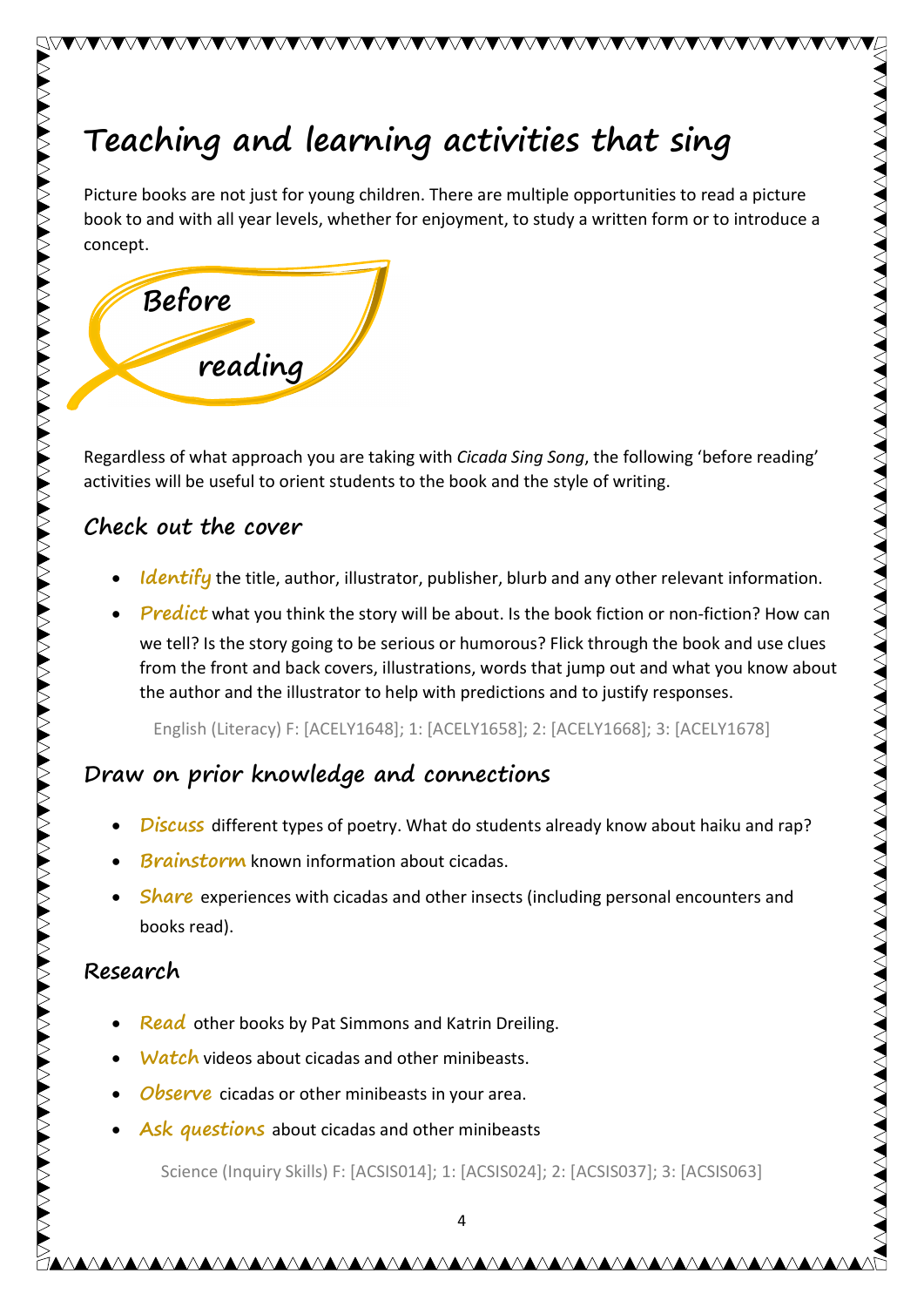

## Responding to literature

Read Cicada Sing Song and discuss reactions to the story, acknowledging differing opinions. Use some of the following prompts:

VVVVVVVVVVVVVVVVVVV

- ∑ Cicada Sing Song made me feel … because …
- While I was listening, I wanted to ...
- Now, I want to know more about ...
- I liked / didn't like the part of the story when ...
- My favourite cicada was ...
- [Cicada name] reminds me of ...
- The story made me think about ... [a different story, a particular event]
- I think Cicada Sing Song is about ...
- I think the author's intention was to ...

Accept all responses (even the negative ones) and encourage justification of opinions and deeper exploration of ideas with the use of relevant metalanguage.

English (Literature) F: [ACELT1577]; 1: [ACELT1582]; 2: [ACELT1589]; 3: [ACELT1596]

Respond to the text as a whole, or one specific haiku or rap, through another medium. For

example:

- Draw a favourite part of the story.
- Create an invitation or flyer for the 'festival of sound'.
- ∑ Perform a selected haiku or rap.
- Write a newspaper article, letter, narrative continuing the story of one of the cicadas etc.
- ∑ Construct a new character (and write a haiku or rap to describe their role)
- Create a percussion piece to set the mood.

On completion, students should discuss or write a brief analysis of the reasons for their choices, or an explanation of their response.

English (Literature) F: [ACELT1783]; 1: [ACELT1583]; 2: [ACELT1590]; 3: [ACELT1598]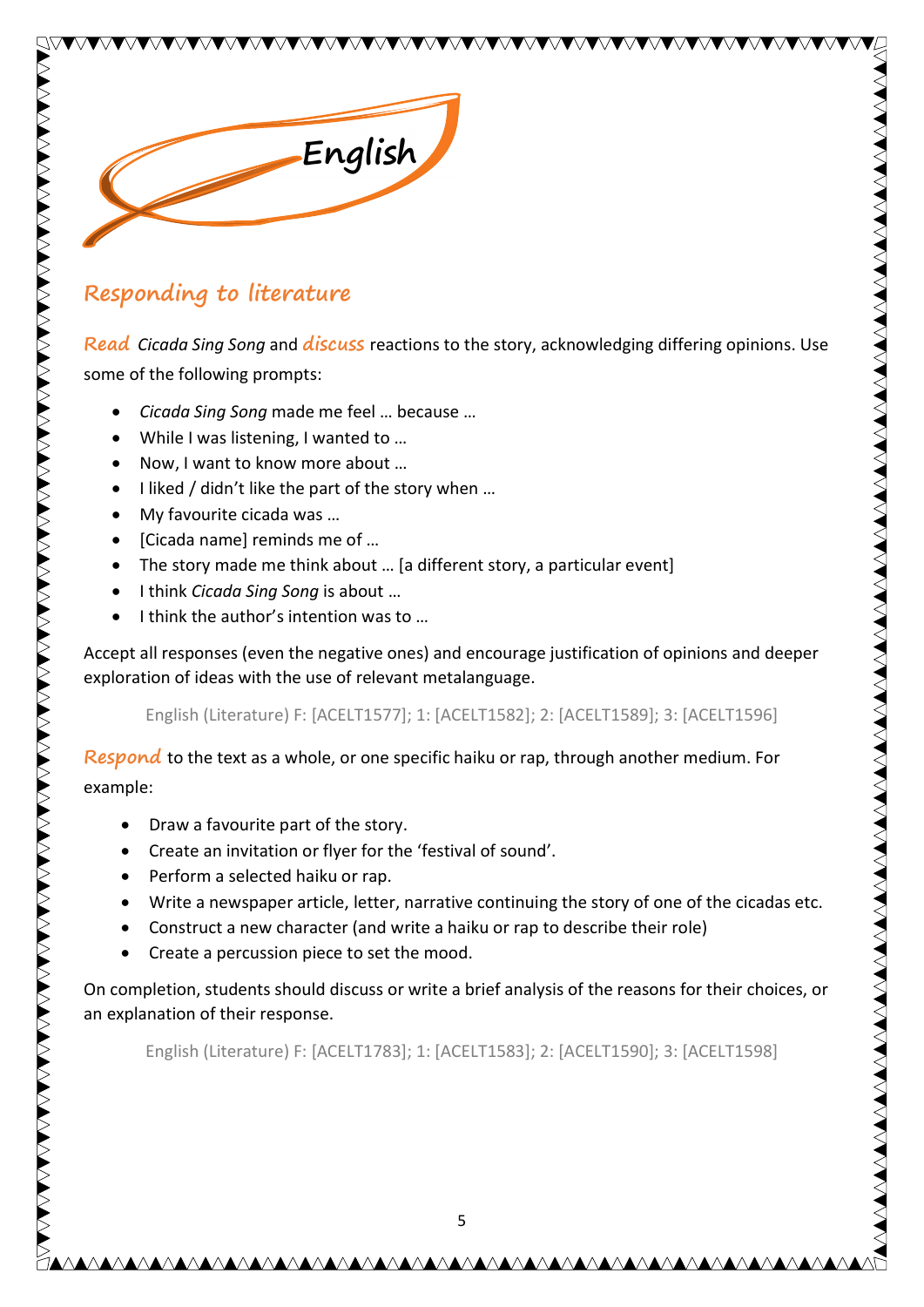## Examining literature

Compare and contrast the haiku form and the rap form Pat Simmons has used to tell this story. Is there a pattern to how they are used? Do they serve a specific purpose in the story? What are the similarities and differences between haiku and rap poetry?

VVVVVVVVVVVVVVVVVVVVVVVVVVVVVVVVV

English (Language) F: [ACELA1430]; 1: [ACELA1447]; 2: [ACELA1463]; 3: [ACELA1478]

Identify and analyse the use of rhyme, rhythm and other literary devices in different parts of the story.

● Locate rhyming words

- Classify and categorise types of rhyme (perfect, end, internal, near rhyme)
- Explore syllable or beat counts, clap rhythms
- Locate alliteration and onomatopoeia

Discuss the effects these devices have on the mood and pace of the story.

English (Literature) F: [ACELT1579]; 1: [ACELT1585]; 2: [ACELT1592]; 3: [ACELT1600]

Discuss the narrative elements of Cicada Sing Song. Consider the following:

- ∑ Characters list the main characters and their features; are all the characters 'written' about?
- Setting consider where in Australia the story might take place, what is the habitat, what time of year/day might it be?
- Plot list the main events in the story; consider sub-plots (e.g. each cicada's story, the ants)

Create character profiles (charts, labelled illustrations etc.)

**Describe** the sequence of events using a story map.

English (Literature) F: [ACELT1578]; 1: [ACELT1584]; 2: [ACELT1591]; 3: [ACELT1599]

Classify the information in Cicada Sing Song as 'imaginative' (fictional) or 'informative' (factual) For example:

- Mantis waits, watches / crunchy, crispy cicadas / make a tasty meal (A mantis eats cicadas informative)
- Cicadas searching / lots more choristers needed / safety in numbers (Cicadas congregate and 'sing' together to confuse predators – informative)
- ∑ Floury baker / cooking up a noise fest / baking my very best / recipe of cool sound / shaking up the soft ground (imaginative)

How would students classify this book? Why? Where would it sit in the bookstore? Who is the audience?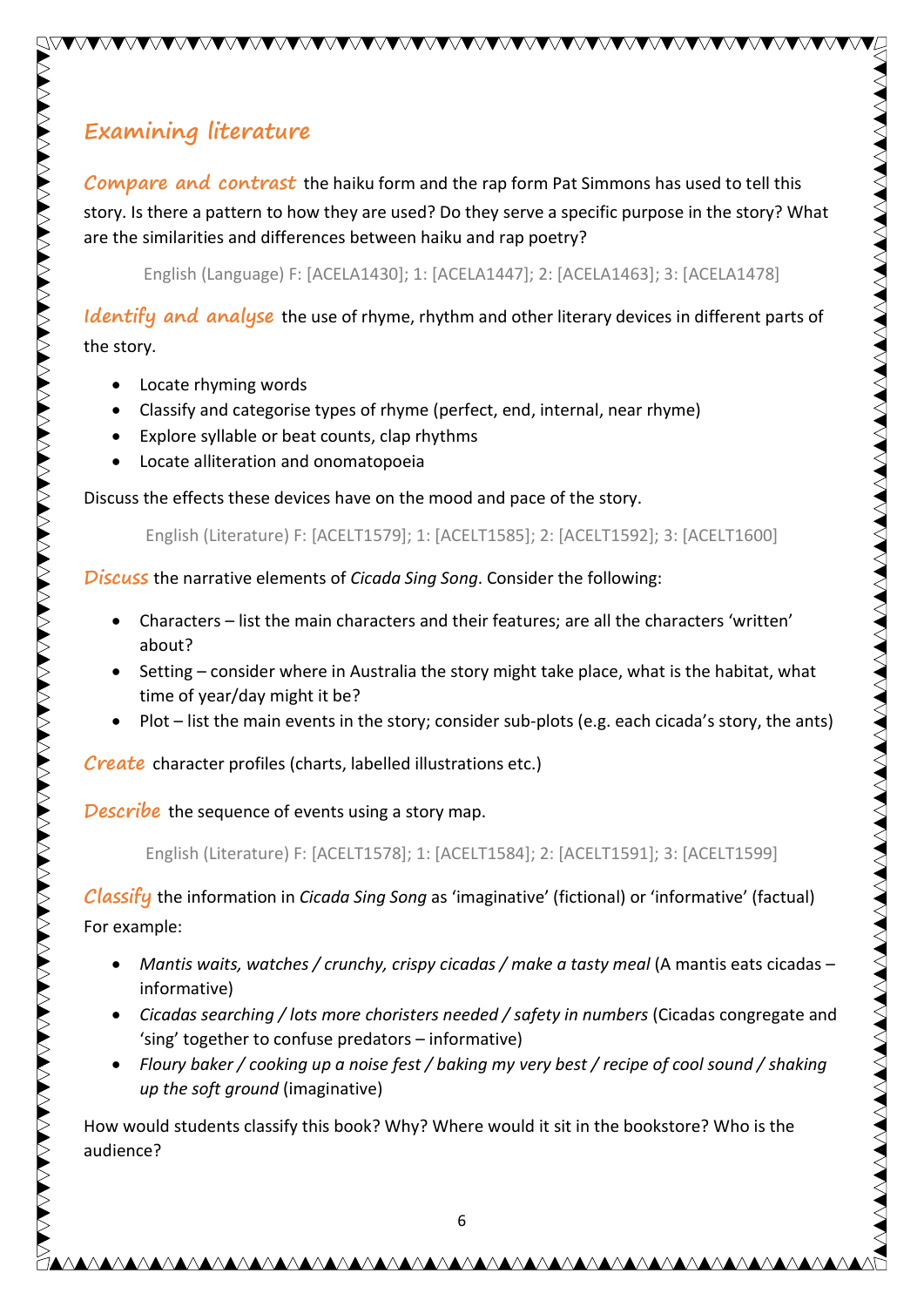Compare the text with other texts featuring cicadas or minibeasts. Is there more or less fact?

Make a glossary of technical words found in the story and display these on a word wall.

English (Literacy) F: [ACELY1645/1648]; 1: [ACELY1658]; 2: [ACELY1665/1668]; 3: [ACELY1678]

## Creating text

Retell the story, including key characters, setting and events:

- in written narrative form (either individually or as a class book)
- ∑ using a storyboard or 'beginning, middle, end' chart
- orally, or as an improvised dramatic performance
- as a Readers' Theatre
- ∑ using a digital platform, such as Puppet Pals or iMovie
- through drawing (e.g. as a class mural)
- from a different point of view, or in a different setting

English (Literature) F: [ACELT1580]; 1: [ACELT1586]; 2: [ACELT1593]; 3: [ACELT1601]

Innovate on a favourite section of *Cicada Sing Song*, experimenting with elements of structure, voice, imagery, word choice and purpose.

■ Take on the role of a favourite character and have a conversation with other characters (either from Cicada Sing Song or another character in stories by Pat Simmons or Katrin Dreiling).

<u> MAANA MAANA MAANA MAANA MAANA MAANA MAANA MAANA MAANA MAANA MAANA MAANA MAANA MAANA MAANA MA</u>

- Change one aspect of the story, add a new event or write a new ending.
- Move the story to the next level by adding sound effects or digital imagery.

English (Literature) F: [ACELT1831]; 1: [ACELT1832]; 2: [ACELT1833]; 3: [ACELT1791]

Create original written, oral or visual pieces using Cicada Sing Song as inspiration, and incorporating digital technology.

- Illustrate and write about a day in the life of another insect.
- Add text to the ants' story ('told' visually throughout Cicada Sing Song).
- Compose a haiku or rap about another creature, real or imaginary.
- Present a news commentary on the 'festival of sound' or a documentary about the life of cicadas.

English (Literacy) F: [ACELY1651/1654]; 1: [ACELY1661/1664]; 2: [ACELY1671/1674]; 3: [ACELY1682/1685]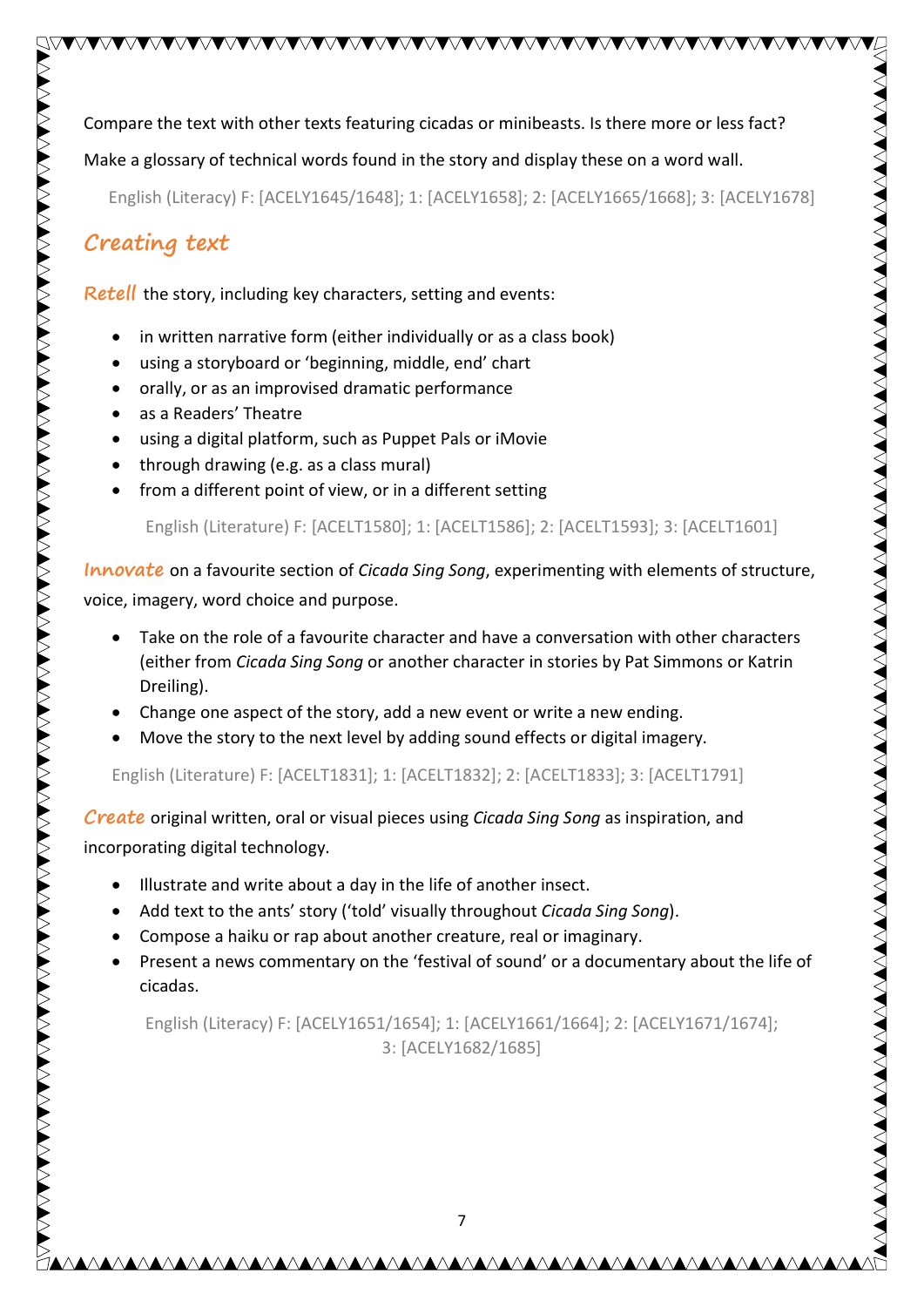

>>>>>>>>>>>>>

Cicada Sing Song can be used as a springboard to start a science unit of work on lifecycles of insects, the production of sound, how things move or for further investigation using science inquiry skills.

## Science Understanding: Biological Sciences

Read the text of Cicada Sing Song and identify factual and fictional information about cicadas (as well as other featured minibeasts, including ants, mantis and snail, if relevant.)

Create a retrieval chart or list factual information under categories (appearance, behaviour, diet, habitat, needs and so on).

Research to find missing information about a cicadas in general, or a specific type of cicada. This may include watching a selection of the YouTube clips listed in the additional resources section of these notes.

**Observe** minibeasts in the local environment. Make sketches, record sounds and take images and notes of habitat.

**Present** collected information (e.g. a media presentation, diorama, artwork, story, report etc.)

(Biological Sciences) F: [ACSSU002]; 1: [ACSSU017]; 2: [ACSSU030]; 3: [ACSSU044]

## Science Understanding: Physical Sciences (F-2 only)

## Movement (Foundation, Year 2)

- Ask students how they think cicadas move (discuss how they emerge from underground, how they move once above ground, flying).
- Watch a selection of YouTube clips (additional resources) and observe the movements of different insects. If possible, observe the movements of live samples.
- ∑ Compare and contrast the movements of different insects and draw conclusions about the reasons for the differences (e.g. size, shape, body features)
- Design a model of a cicada (or other insect) and describe how it moves.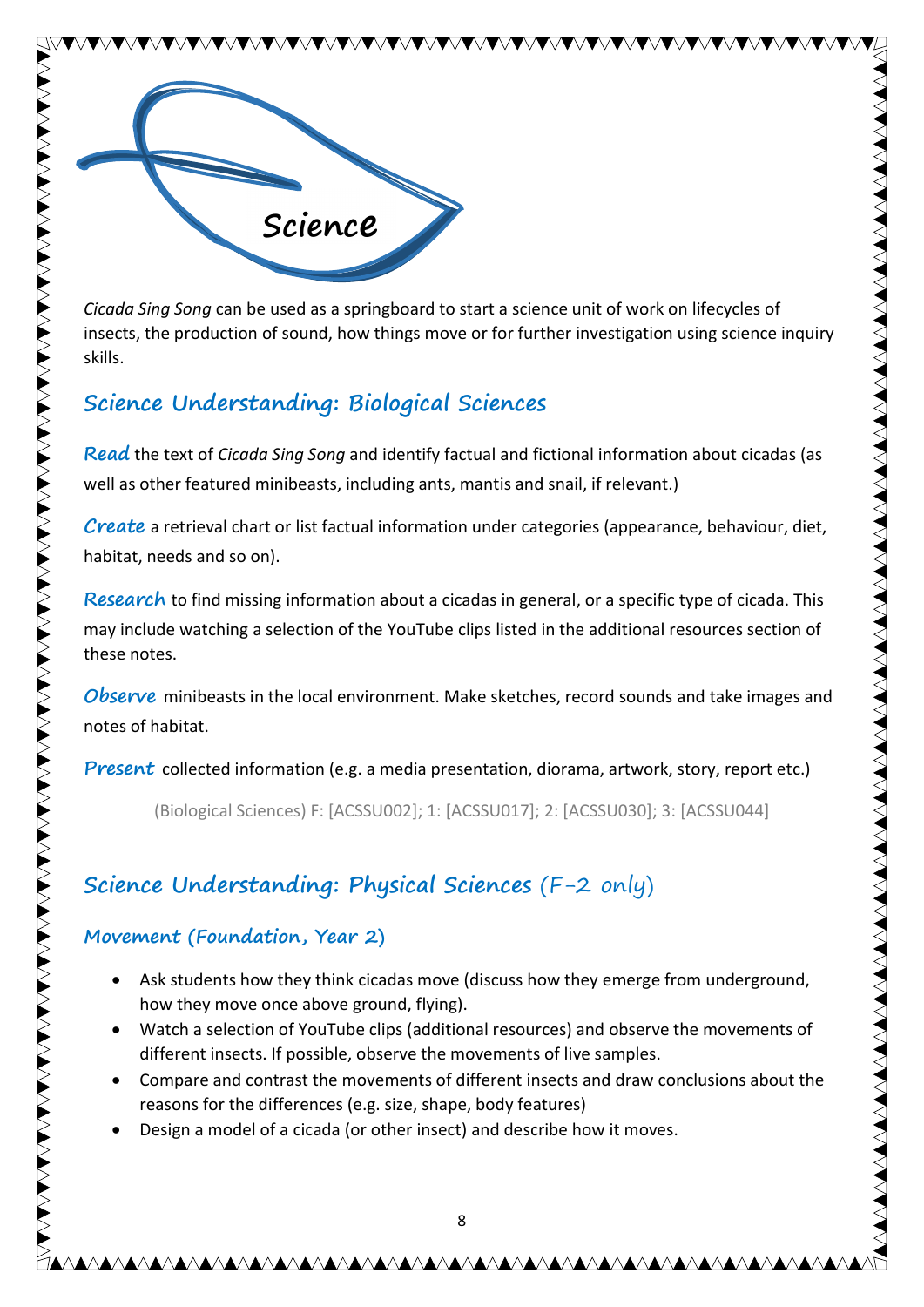## Sound (Year 1)

● Go on a 'sound walk' outside – what sounds can students hear? List them, including a description of the sound and where it seemed to come from. Ask students to classify these sounds according to whether they are made by nature or by humans (e.g. cars)

VVVVVVVVVVVVVVVVVVVVVVVVVVVVVVVV

- Explore sound making use instruments and other devices to make sound. How is this sound made? Explore the concept of vibration producing sound. Ask students to see if they can replicate some of the 'nature' sounds they heard.
- ∑ Watch relevant YouTube clips (additional resources) on how cicadas make their sounds.
- ∑ Discuss why cicadas 'sing'. Is this information told in Cicada Sing Song?

(Physical Sciences) F: [ACSSU005]; 1: [ACSSU020]; 2: [ACSSU033]

## Science Inquiry Skills

Ask questions and *investigate* to find out the answers in areas including:

- ∑ general information about cicadas (e.g. Where do they live? How big are they?)
- how they make their sound
- how they move (e.g. how do they fly?)

These investigations may be through observation, research or making protypes to explore sound or movement.

(Science Inquiry Skills) F: [ACSIS014/011]; 1: [ACSIS024/025]; 2: [ACSIS037/038]; 3: [ACSIS053/054]

Discuss, represent and share observations made when investigating questions. Ways to

do this may include:

- creating a cicada habitat (a model or diorama)
- ∑ using lego technics or similar to design a moving insect
- writing a story or presenting a report from the point of view of a cicada
- ∑ producing a brochure or video explaining how to care for the cicada environment
- using unpitched percussion and found objects to replicate how a cicada makes its sound.

(Science Inquiry Skills) F: [ACSIS233/012]; 1: [ACSIS027/213/029]; 2: [ACSIS040/041/042]; 3: [ACSIS057/058/060]

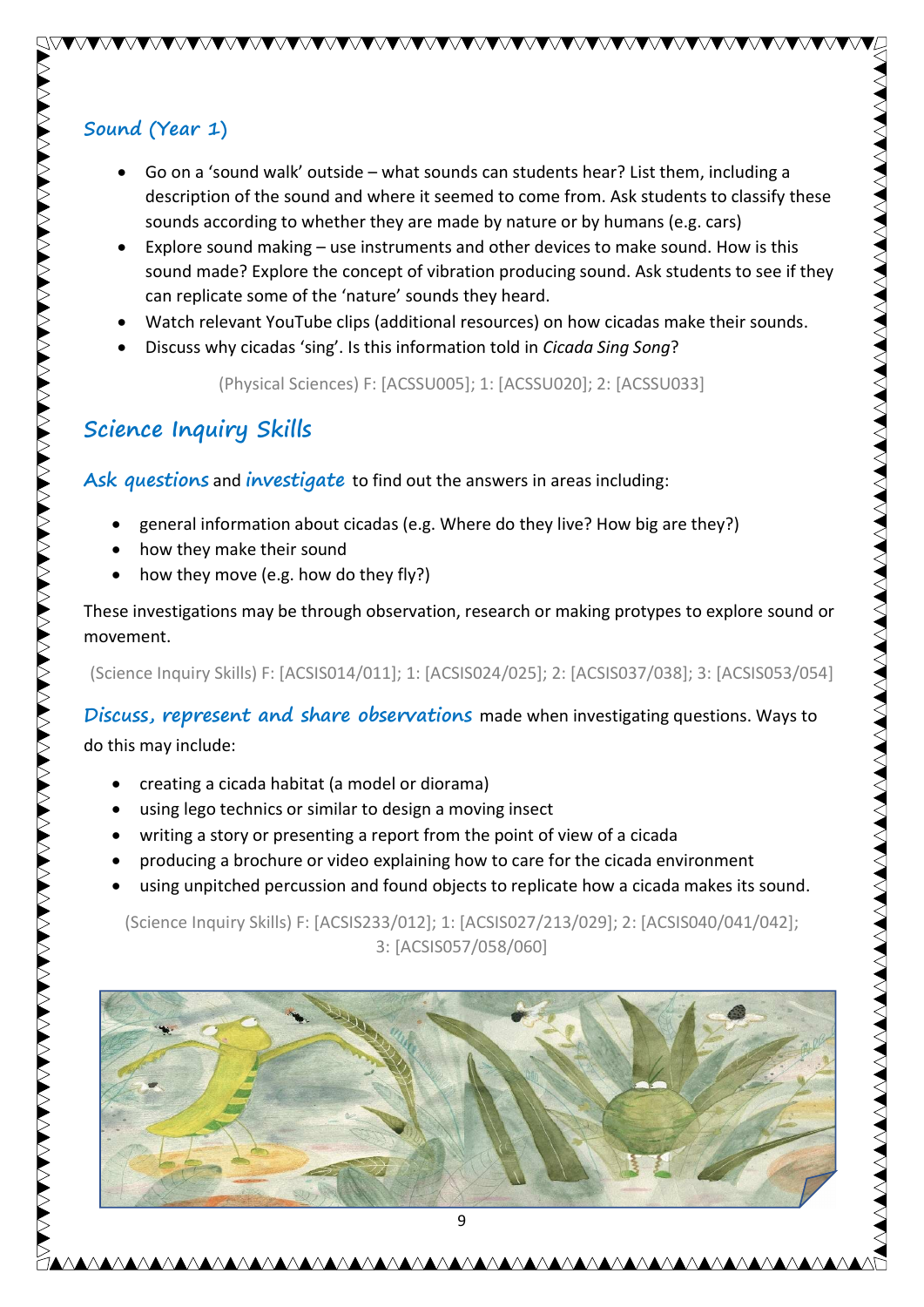

## What are the features of different places?

Read Cicada Sing Song and pay particular attention to the setting. What features do students notice? Where do they think this place may be?

**AVAVVANVVANVVANV** 

**Look** at a range of different maps and discuss their features (e.g. labels, key, symbols etc.)

Create a map of the cicadas' habitat in Cicada Sing Song and add other features discovered through research and observation of local habitats.

**Describe** natural features observed during a nature walk.

Identify where cicadas are found on a map of Australia and label these areas. Ask why cicadas may not be found in certain areas.

Locate and describe other natural features in and around Australia, especially those in relation to cicada habitats.

Geography F: [ACHASSK015]; 1: [ACHASSK031]; 2: [ACHASSK047]; 3: [ACHASSK066]



This cross-curriculum priority can be explored separately or within other curriculum areas as follows:

#### English

- Read The Cicada Dreaming and other Dreamtime stories you may find.
- Explore cicadas in dreamtime stories (see additional resources) as well as other folklore and compare these to Cicada Sing Song and other non-fiction texts featuring cicadas. Compare the purpose of these stories.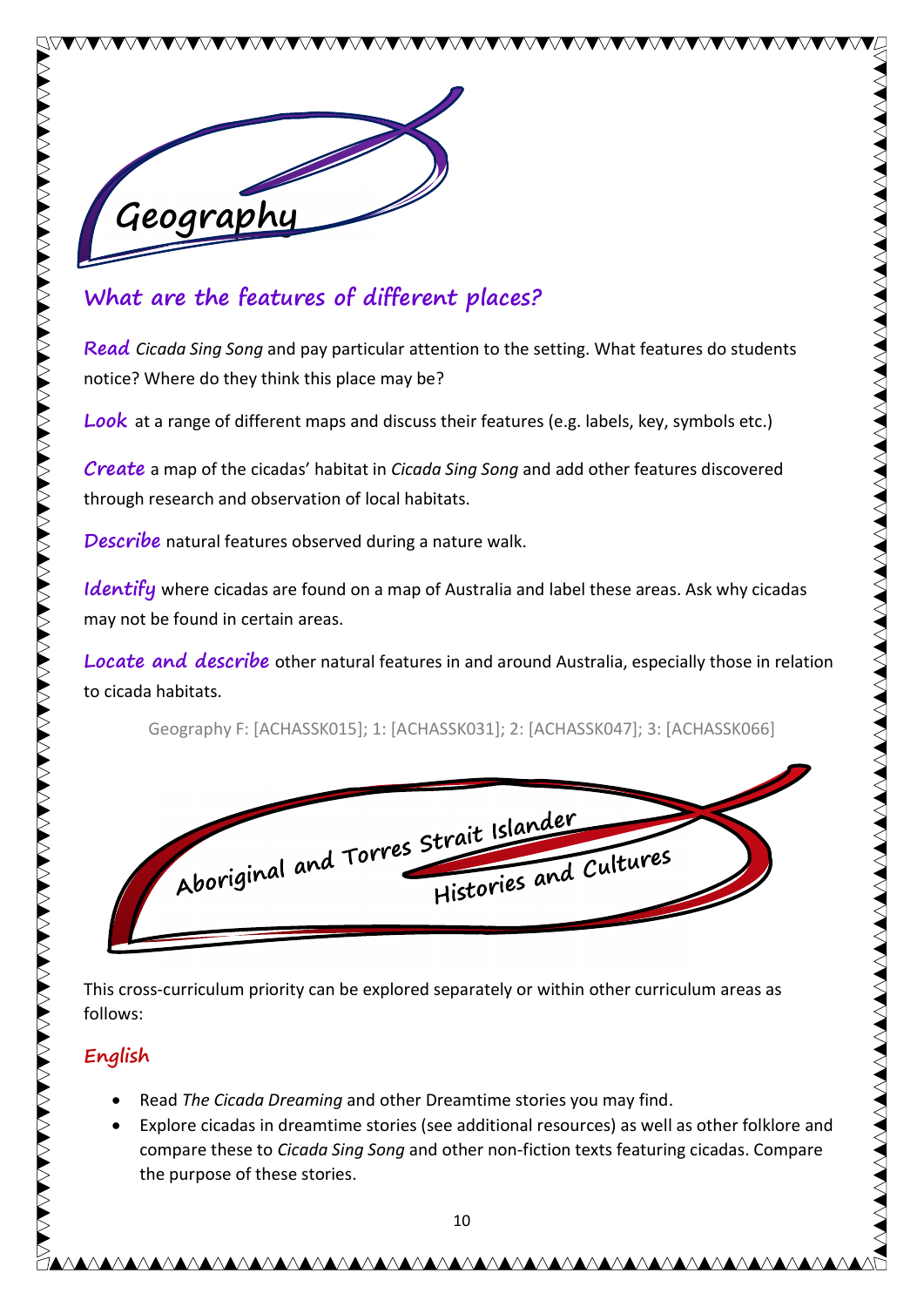#### Science

● Discuss the ways in which Aboriginal and Torres Strait Islander peoples care for living things.

VVVVVVVVVVVVVVVVVVVVVVVVVVVVVV

- Explore the artwork and dance of Aboriginal and Torres Strait Islander peoples to discover more about their observations of animal features.
- Explore the musical instruments of Aboriginal and Torres Strait Islander peoples to investigate how they produced sound.
- Research instructive toys used by Aboriginal and Torres Strait Islander peoples to investigate movement properties.

#### Geography (+ The Arts and Literature)

- Read and view a range of Dreaming and Creation stories and discuss how the sense of place (setting) is portrayed.
- Investigate how Aboriginal and Torres Strait Islander peoples represented features of place in artwork and other inscriptions, as well as through performance.



Watch a range of YouTube clips (or real-life observations if possible) showing the ways in which animals and insects move. Guide students to observe leg movements and direction, and to discuss the types of movements using descriptive vocabulary (e.g. smooth, jerky, jumping etc.)

**Explore** ways to replicate the movements of different animals in *Cicada Sing Song* (cicadas, mantis, ants, snail) using the body and the available space, or puppets.

**Experiment** with voice and expression to recite selected haiku and rap from Cicada Sing Song

#### The Arts (Drama) F-2: [ACADRM028]; 3: [ACADRM032]

**Discuss** how the story told through the haiku and rap could be adapted for a short performance. What would need to be modified? How many character parts would be needed? What about costuming, props, set and musical accompaniment? As a class, work on modifying the script.

Rehearse and perform the modified script. This may be a whole class performance or groups of students may be responsible for selected sections or haiku/rap.

The Arts (Drama) F-2: [ACADRM029]; 3: [ACADRM033]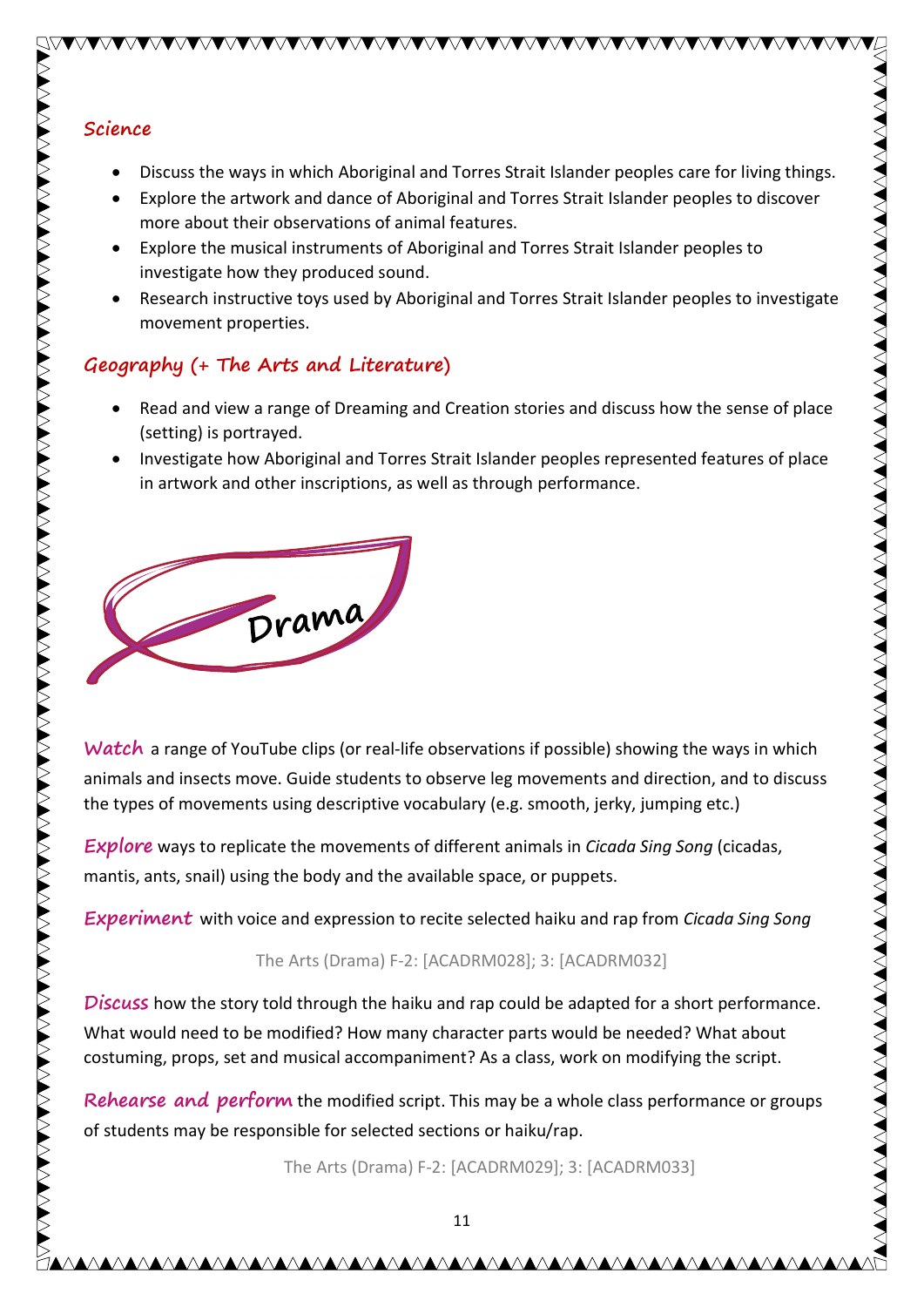

Compare & Contrast different artworks (from different artists and cultures, including Aboriginal and Torres Strait Islander) that depict the natural world. The illustrations in Cicada Sing Song are very cartoon-like. Discuss how this adds to the story.

**AVANTAVIA VANTAVIA** 

#### The Arts (Visual Art) F-2: [ACAVAM106]; 3: [ACAVAM110]

**Predict & visualise** what is going to happen the day after the 'Festival of Sound' – draw this. Draw what might have been happening the day before.

Choose a favourite haiku or rap to illustrate. Encourage exploration of different media and techniques and ask students to explain why a specific technique or media was chosen, and how the illustration adds to or emphasises the poem's message.

The Arts (Visual Art) F-2: [ACAVAM107]; 3: [ACAVAM111]

Brainstorm words to describe the Yellow Monday cicada as it is depicted in the story – appearance, personality, skills, behaviours/actions. Ask students to sketch their version of Yellow Monday. Do the same for Black Prince and other cicadas mentioned in Cicada Sing Song.

Display the created cicadas and other artworks as a class mural or collage depicting the 'Festival of Sound'. Discuss where the cicadas should be placed. What other elements are needed? How can the background be created?

The Arts (Visual Art) F-2: [ACAVAM108]; 3: [ACAVAM112]

## Using Design and Technologies in Visual Art

Discuss the features of the cicada.

Brainstorm materials that could be used to create a cicada sculpture.

**Design & construct** a giant cicada for the classroom, making sure it has moving parts.

Design and Technologies (Process and Production) F-2: [ACTDEP007]; 3: [ACTDEP016]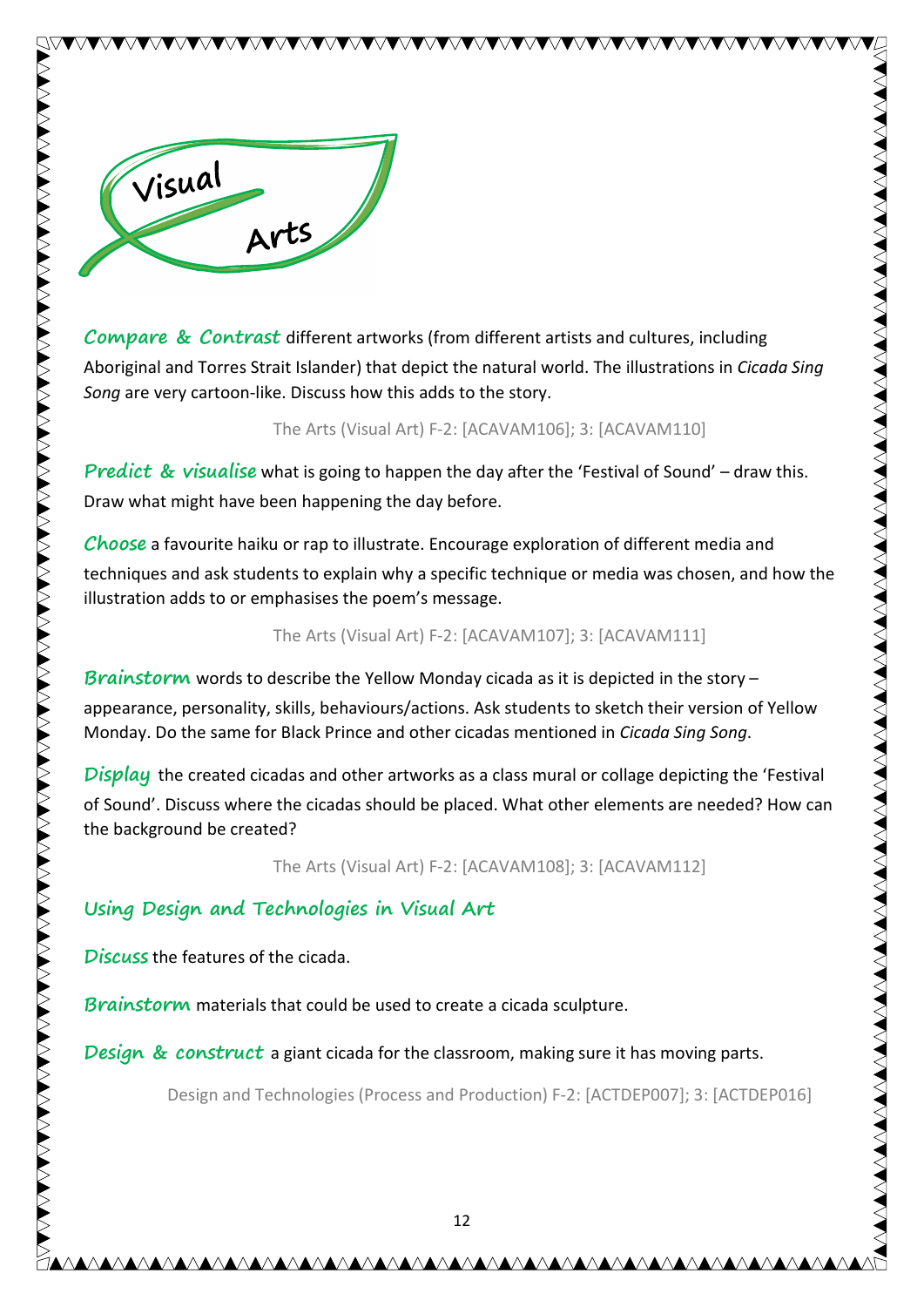

Identify the different instruments that appear in Cicada Sing Song.

VVVVVVVV

**Develop** understandings of rhythm and beat. Clap out the rhythm in the rap and count haiku syllables.

**Investigate** the emergence of rap. Discuss its cultural background, purpose, meaning and performers. Compare rap to other forms of music, discussing the relevance to story and purpose.

**Explore** different styles of music. Which pieces of music, or particular instruments, could be used to accompany different parts of the story, or represent the various characters?

**Experiment** with body percussion, voice and unpitched percussion instruments, to create a soundscape to accompany Cicada Sing Song.

Watch YouTube clips about cicada sounds and songs. Discuss elements of music represented, such as pitch.

**Collaborate** with a small group, or the whole class, to create a 'cicada band'. Use body percussion, pitched and unpitched instruments.

The Arts (Music) F-2: [ACAMUM080, 081, 082]; 3: [ACAMUM084, 085, 086]



## Other books by Pat Simmons

- The Cat Thief (illustrated by Liz Duthie)
- Gargoyle's Garden
- George (illustrated by Katrin Dreiling)
- Little Spiral (illustrated by Patrick Shirvington)
- Ziggy's Zoo (illustrated by Vicky Pratt)